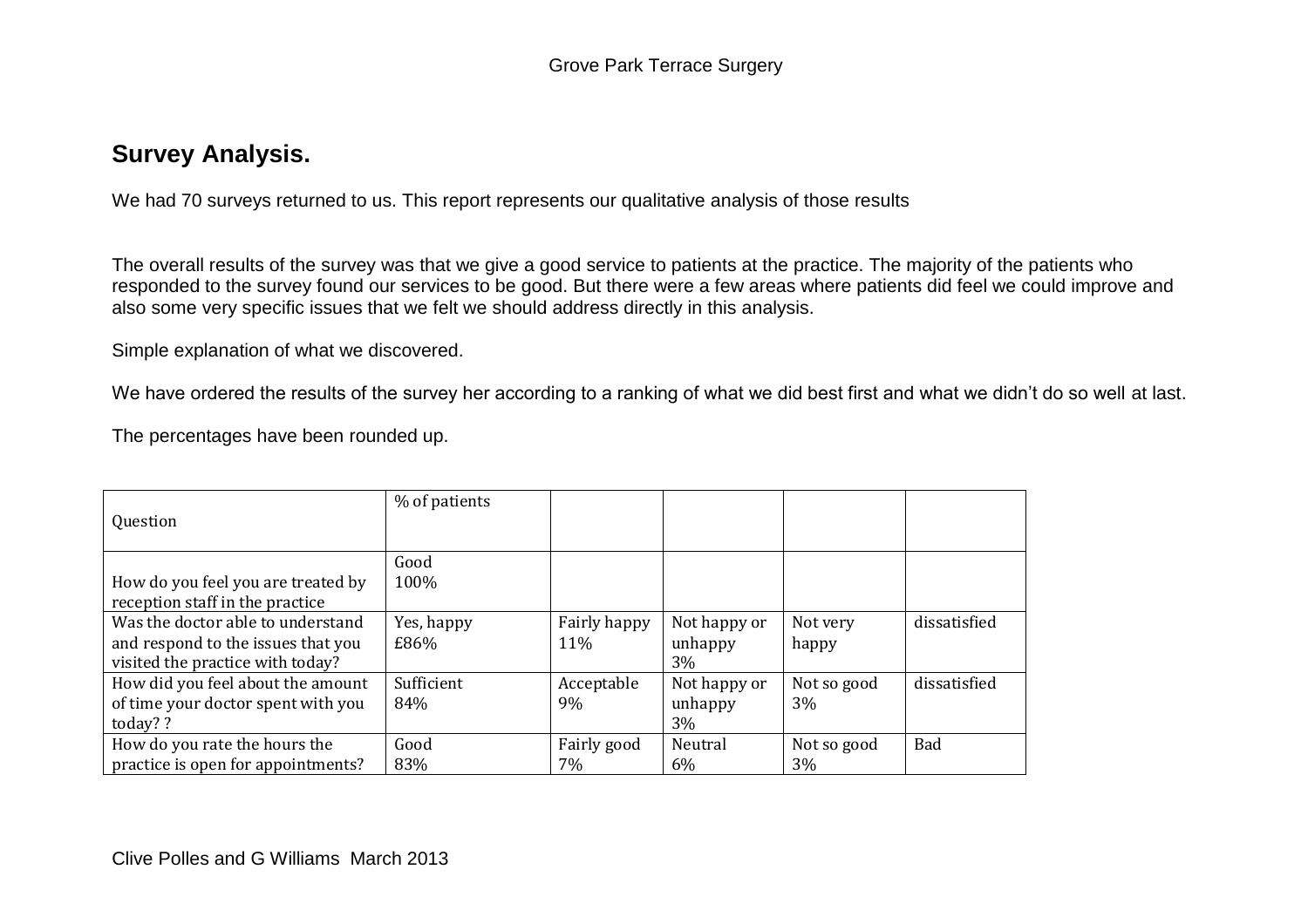| All things considered how happy<br>are you with the treatment and care<br>you get at the practice?             | Happy<br>83%     | Quite Happy<br>8%         | Not happy or<br>unhappy<br>8% | A bit<br>unhappy            | Unhappy                                 |
|----------------------------------------------------------------------------------------------------------------|------------------|---------------------------|-------------------------------|-----------------------------|-----------------------------------------|
| How would you rate your ability to<br>get through to the practice on the<br>phone?                             | Good<br>80%      | Easy<br>16%               | Not happy or<br>unhappy<br>2% | Fairly difficult<br>2%      | Difficult                               |
| How much did the doctor involve<br>you in decisions about your care?                                           | A lot<br>73%     | Somewhat<br>20%           | Not happy or<br>unhappy<br>7% | A bit<br>disatisfied        | Not at all                              |
| How important is it when you need<br>to speak to a doctor that you can get<br>a call back from them?           | Important<br>71% | Quite<br>important<br>16% | Neutral<br>7%                 | Not very<br>important       | <b>Not</b><br>important at<br>all<br>1% |
| How easy do you find it to get<br>routine appointments at the<br>practice?                                     | Easy<br>66%      | Fairy easy<br>28%         | Neutral<br>4%                 | A bit of a<br>problem<br>2% | Difficult                               |
| How well do you think the doctor<br>understood your symptoms and<br>how you were feeling when you saw<br>them? | Well<br>66%      | Quite well<br>29%         | Neutral<br>5%                 | Not very well               | Didn't<br>understand at<br>all          |
| How fast do you get to see your<br>doctor when you arrive?                                                     | Fast<br>48%      | Quite fast<br>43%         | Neutral<br>6%                 | A bit slow<br>3%            | Slow                                    |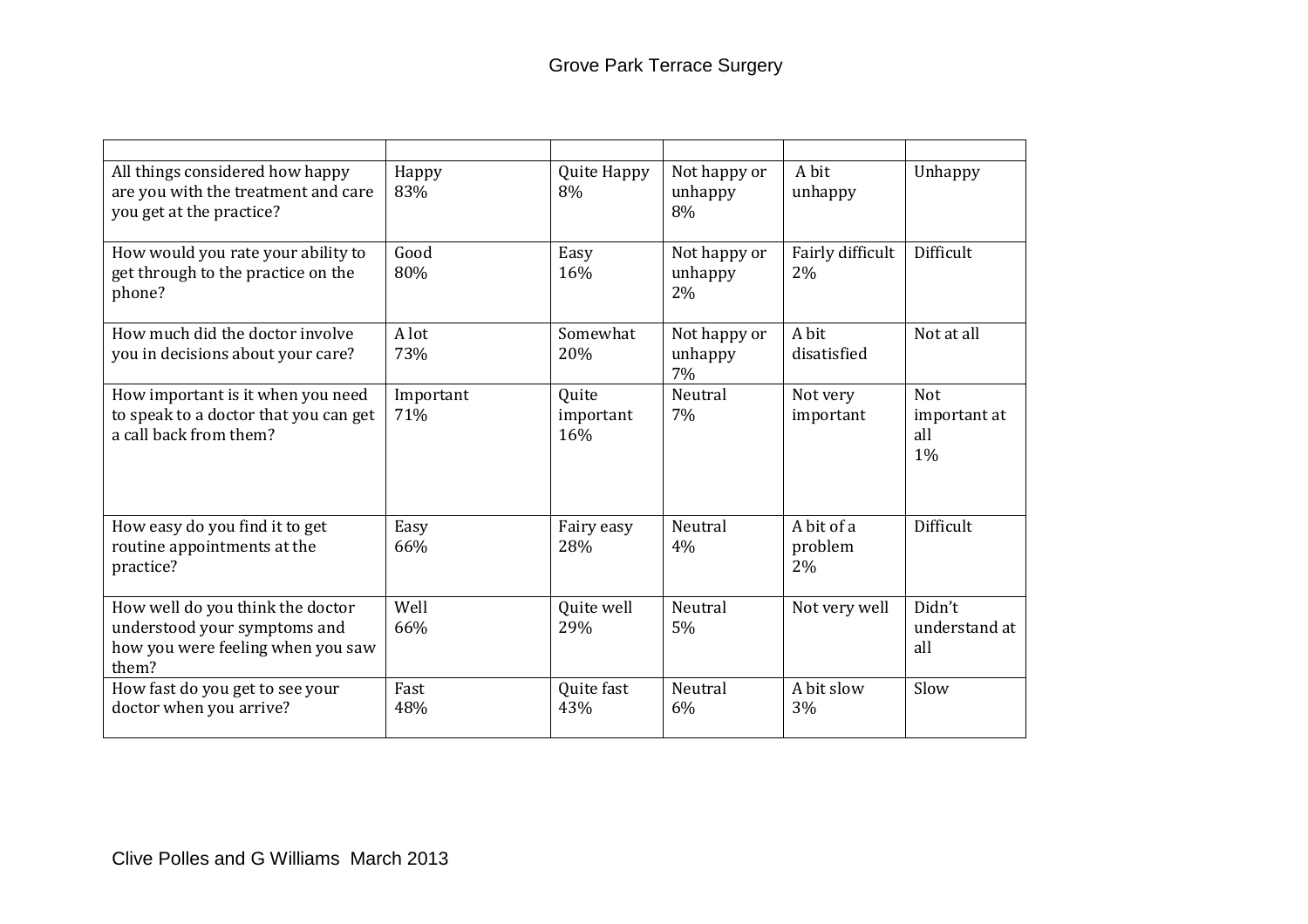# **Analysis.**

#### **Reception – A perfect score.**

Understanding on the part of the doctor to the issues presented.

86% were very happy. No patient in this area was dissatisfied at all with the understanding or response from the doctor they saw. The responses were all positive and ony 3% felt neutral about the question. This is a good score also and reflects the way the doctors at the practice listen and respond effectively to patients.

The amount of time spent with the doctor. No patients expressed dissatisfaction about the amount of time that they spent with the doctor but 3% clearly wanted more time. We have increased the time patients spend with the doctor to 15 minutes and it remains to be seen whether or not this would make a difference to the small numbert of patients that said the length of time was not so good.

#### **Hours the Practice is open.**

Most people were very pleased with this but once more a small proportion were not happy, 3%. Although we offer extended hours, it would appear that some patients would like us to be open on the weekend, which is the source of this last 'Not so good' score. No patients however expressed dissatisfaction, and we are very able within our present appointment regime, to see all our patients very quickly, usually within two days. It would not be possible at the present time to extend our opening hours into the weekend. More rescources could enable this, but at present none are available.

#### **Satisfaction overall with the treatment and care at the practice.**

A good score again in this respect. No patients at all expressed any degree of unhappiness. There were no adverse comments.

## **How would you rate your ability to get through on the phone.**

Clive Polles and G Williams March 2013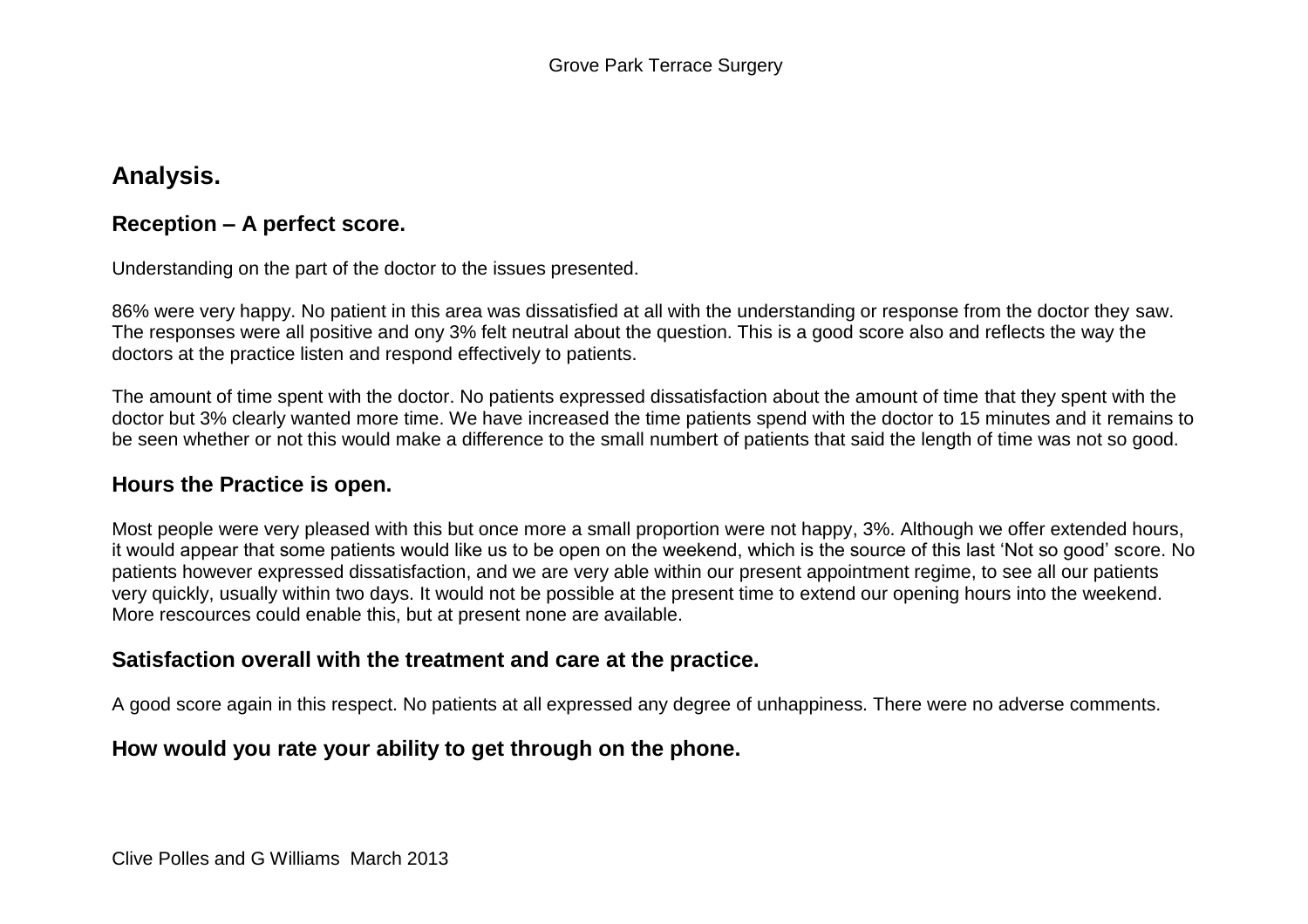Once more a good score here, but 2% of patients said this was fairly difficult. When we look at the demand as represented by the number of telephone calls coming in it is clear that these are 'bunched' at certain times, for example early in the morning. Inevitably, because we have 1 receptionist on the phone at any one time, some patients will find themselves waiting to be answered. We are about to install a new telephone system and this will enable is to have an on-line message to patients to tell them that their call will be answered and we hope this will help those patients who get frustrated while waiting to talk to a receptionist.

## **How much did the doctor involve you in your care?**

No patients gave adverse comments in relation to this and the spread of positive responses was therefore encouraging, This is specially good since as a Teaching Practice patients often see doctors who are at the beginning of their career and would necessarily not be as experienced as the permanent doctors. This positive bias from our survey however reflects the high level of experiential learning that our trainee doctors get at he practice. We constantly strive to keep all our doctors at the practice patient centred listeners.

## **How important is it for patients to get a call back facility.**

This wide range of positive scoring was interesting. It perhaps reflects that patients are happiest with face to face consultations. The value of telephone conversations therefore is deemed less important from the patient point of view. However, from a staff point of view, it is clear that this working facility helps us to deal with calls that come in which are easily and effectively dealt with by telephone. Only 1 person said this facility was unimportant.

## **How well did the doctor understand your symptoms and how you were feeling.**

Once more the positive spread of responses was encouraging. We got no negative responses at all. Keeping our clinical sessions patient centred is therefore an on going process. It is not always easy for us to completely satisfy patients when they present, often the symptom they present with masks a deeper need, either psychological or physiological. The expectation of patients that the doctor will easily understand and see beyond a presented symptom is not a simple process. Doctors and nurses at the practice understand and continually adapt to this situation.